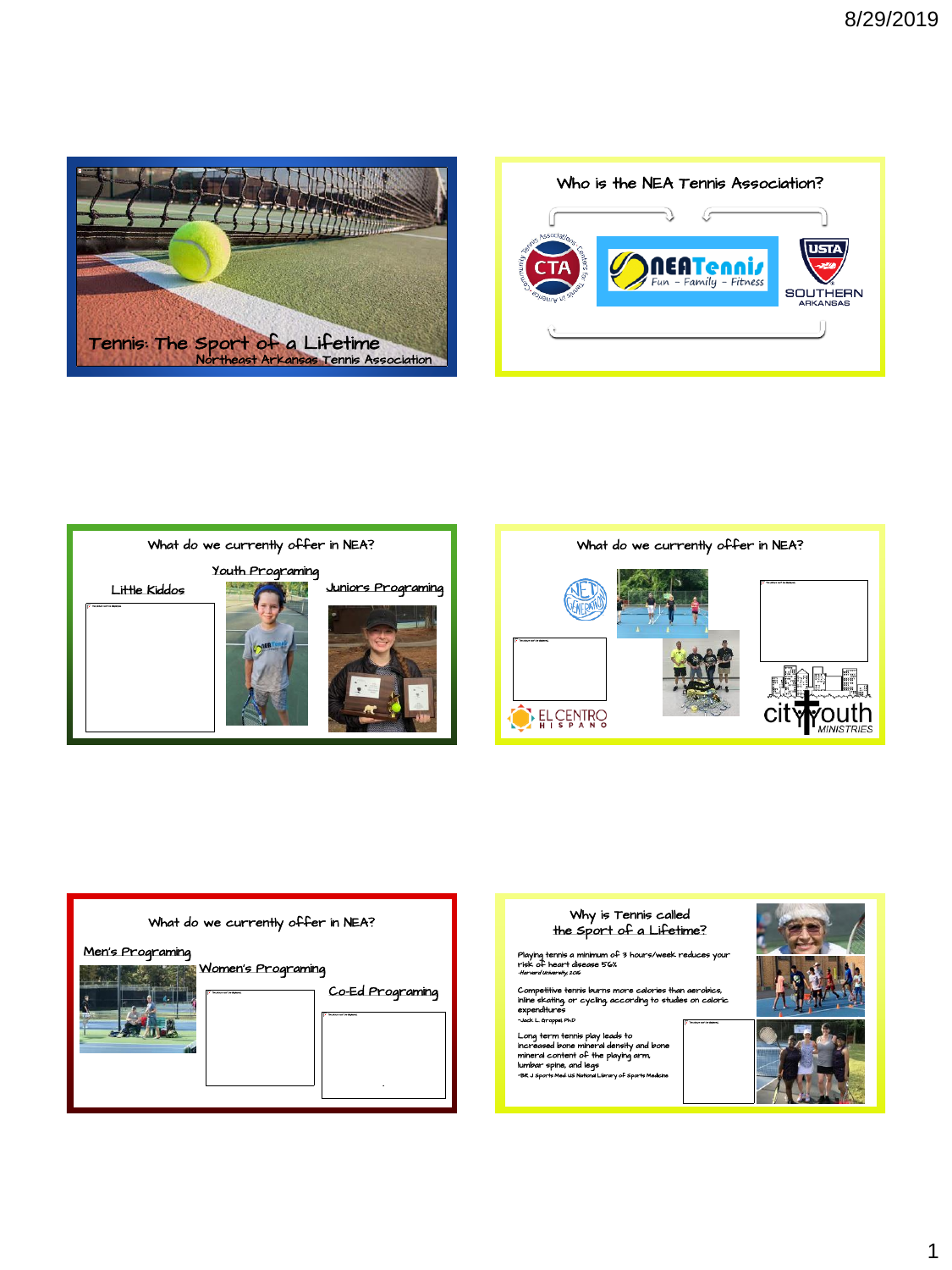







## Critical Needs

- of indoor fa
- Lack of outdoor courts Lack of Monitored Facilities
- Limited League Tennis Opportunities
- 
- Inability to Host Tournaments No Reservable Public Tennis Courts
- Lost Tennis Learning Opportunities



## Benefits of indoor/outdoor tennis facilities

- - Encourage Growth of Tennis
	- Year-round Opportunities to Play
	- Economic Development
	- Ability to Host League Play and Tournaments
	- Increased Demand
	- Better Quality of Life